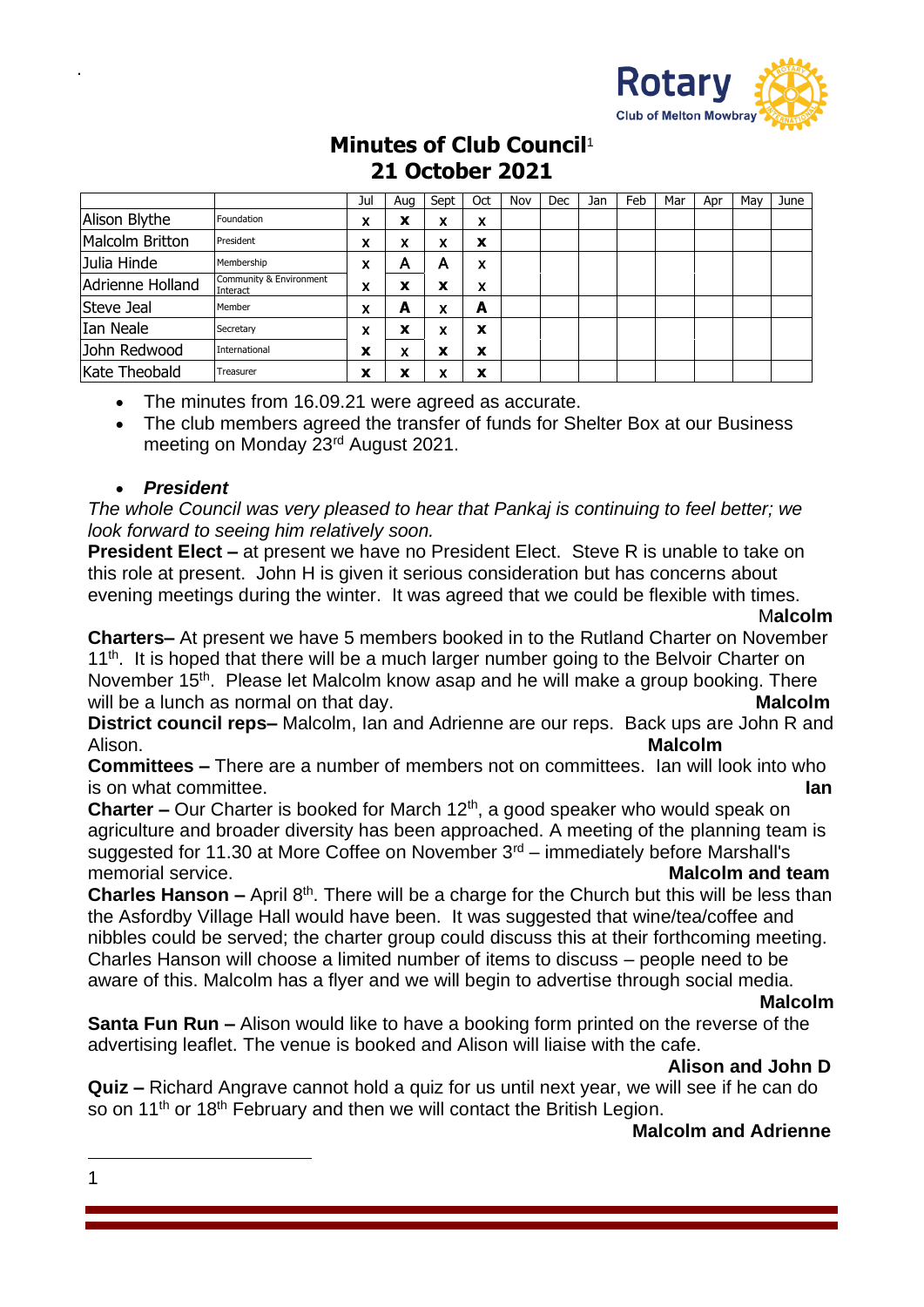**Christmas Party** - 20<sup>th</sup> December. We will negotiate the menu with Jenny and invite Ladies in Rotary and retired members. **Malcolm Malcolm** 

**Carol Service –** Brooksby Church 7pm Thursday 23rd December. **Malcolm**

**Burns Night** - 29<sup>th</sup> January. Ben is happy to advise and support Malcolm. Bob will organise the whisky tasting. We are confident that it will be well supported as it is invariably an excellent night. **Malcolm, Ben and Bob Malcolm, Ben and Bob** 

## • *Secretary*

We have no meeting on January 3<sup>rd</sup>, as stated on the website; it is a bank holiday. **District Quiz -** 2 teams have been entered.

**Procedures –** we were reminded that we should have business meetings at the agreed date following the Council meeting. **Malcolm and Ian**

**Remembrance Parade –** Although both Malcolm and Ian will be there, neither will be marching. Julia and Christopher will represent the club in the march. If anyone else wishes to join with the parade, they would be welcome.

## • *Treasurer*

**Balance –** At present the club account stands at:

£5901.96 - divided into £5355.16 our club account, £546.80 Enterprise Club account. The Trust account is £8038.30 ; which includes £3061.39 Enterprise funds.

The Enterprise club payments have been completed; MIND, Shelter box and the village hall booking for Re-Engage have all been paid. Funds from Gift Aid are in; Kate will see to

which committees they should be allocated.

**Lunch payments –** the present arrangement suits both Kate and Jenny, the only hiccup occurs if a member forgets to bring cash**.**

**Bank Charges** are now being made on cash or cheque transactions.

## • *Community*

**Rotary Shoeboxes –** Alan Geeson died suddenly and the Rotary Club of Grantham are working hard to continue his work. Chris Thurlow is leading now and we met in the car park of the Gregory to collect shoeboxes. 312 have been delivered to primary schools in Melton and Rutland. **Adrienne**

**Re-Engage teas –** we will host an afternoon tea for 40 on Sunday 24<sup>th</sup> October in Burton Lazars Village Hall. A team of will provide sandwiches, cakes, scones and trifles and give their time to make the event a success. **Adrienne and team**

**Crocus planting -** Aurora are planting 4000 croci on the morning of Saturday 23<sup>rd</sup> and would like some help, but only informed us of this two days ago. Ian will send out a letter asking if any members are able to help. **Ian**

## • *International*

 **Meetings –** Recently members have been unable to meet for various reasons. The committee needs to fundraise; once they have funds they will support a specific project. Joe continues to collect cartridges and spectacles. **John R** 

## • *Foundation*

**Supper –** this is now re-arranged for next May 12th at Farm to Fork, Melton College.

**Alison**